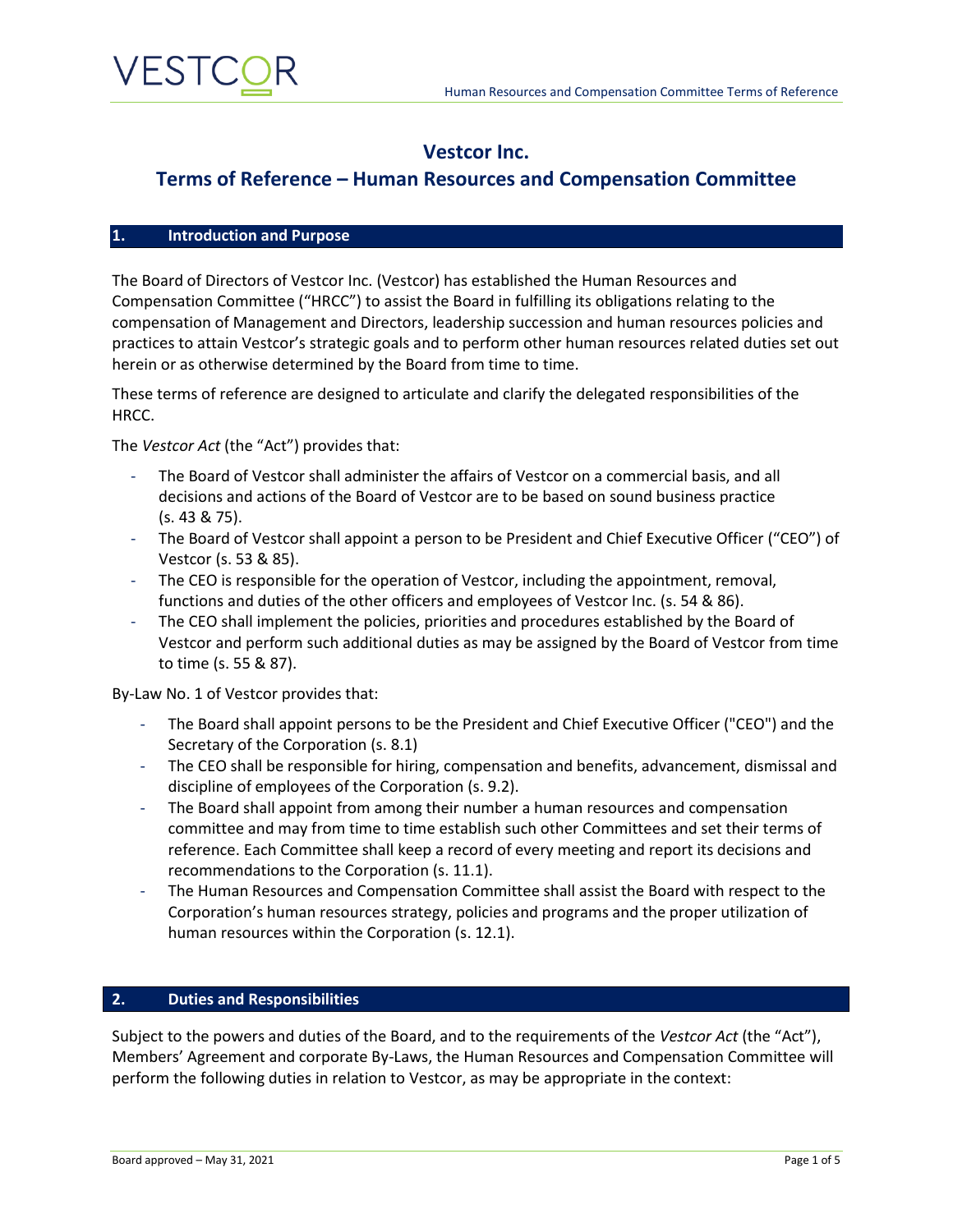

#### **2.1 Evaluation of the CEO**

The HRCC will:

- a) Complete a Performance Evaluation Process for the CEO for review and approval by the Board annually at its initial meeting of each year.
- b) Annually, at its initial meeting of each year, review and recommend to the Board for approval the CEO's Strategic Priorities, goals and objectives, developed by the CEO with input from the Board Chair and the HRCC.
- c) Review and recommend to the Board for approval the proposed salary adjustment and Incentive Compensation Award for the CEO annually taking into consideration the results of the Performance Evaluation for the CEO.
- d) Review and recommend to the Board for approval any significant outside Board commitments that the CEO is considering before the commitment is made. This does not include commitments to act as a director or trustee of not-for-profit organizations or charitable causes.

#### **2.2 Compensation and Employee Benefits**

Bearing in mind Vestcor's business objectives, operations and risks, the HRCC will review and recommend to the Board for approval:

- a) Annually, the competitiveness of Vestcor's compensation program against annual peer / industry surveys:
	- i. Any changes to the compensation philosophy and framework for Vestcor.
	- ii. Any changes to the compensation ranges for all positions.
	- iii. Any changes to the incentive compensation plans for employees, where applicable.
- b) Conduct an Independent Compensation Review processes on an as needed basis or at least every four (4) years.
- c) Annually, any changes to the Required Investment Performance Targets in the Vestcor Incentive Plan, where applicable.
- d) As required, any proposed material\* change to the previously approved budgeted annual salary and benefits expense.
- e) The year-end Individual Incentive Compensation pool, where applicable, for all employees.
- f) Material<sup>\*</sup> changes to employee benefits or employee travel and expenses policies.
- g) Directors and executive compensation disclosure in the Annual Report.

The HRCC will also receive reports from Management annually:

- a) in advance of the annual Board budget determination process, information with respect to any realised or anticipated salary and /or benefit changes to peer businesses and / or the Atlantic Canada region; and
- b) as to other changes made to employee benefits or employee travel and expense policies.

<sup>\*</sup> Material for these purposes means any change that produces a change in the relevant costs that exceeds the lower of 10% of current costs and \$200,000, as well as any change of strategic importance to the organization.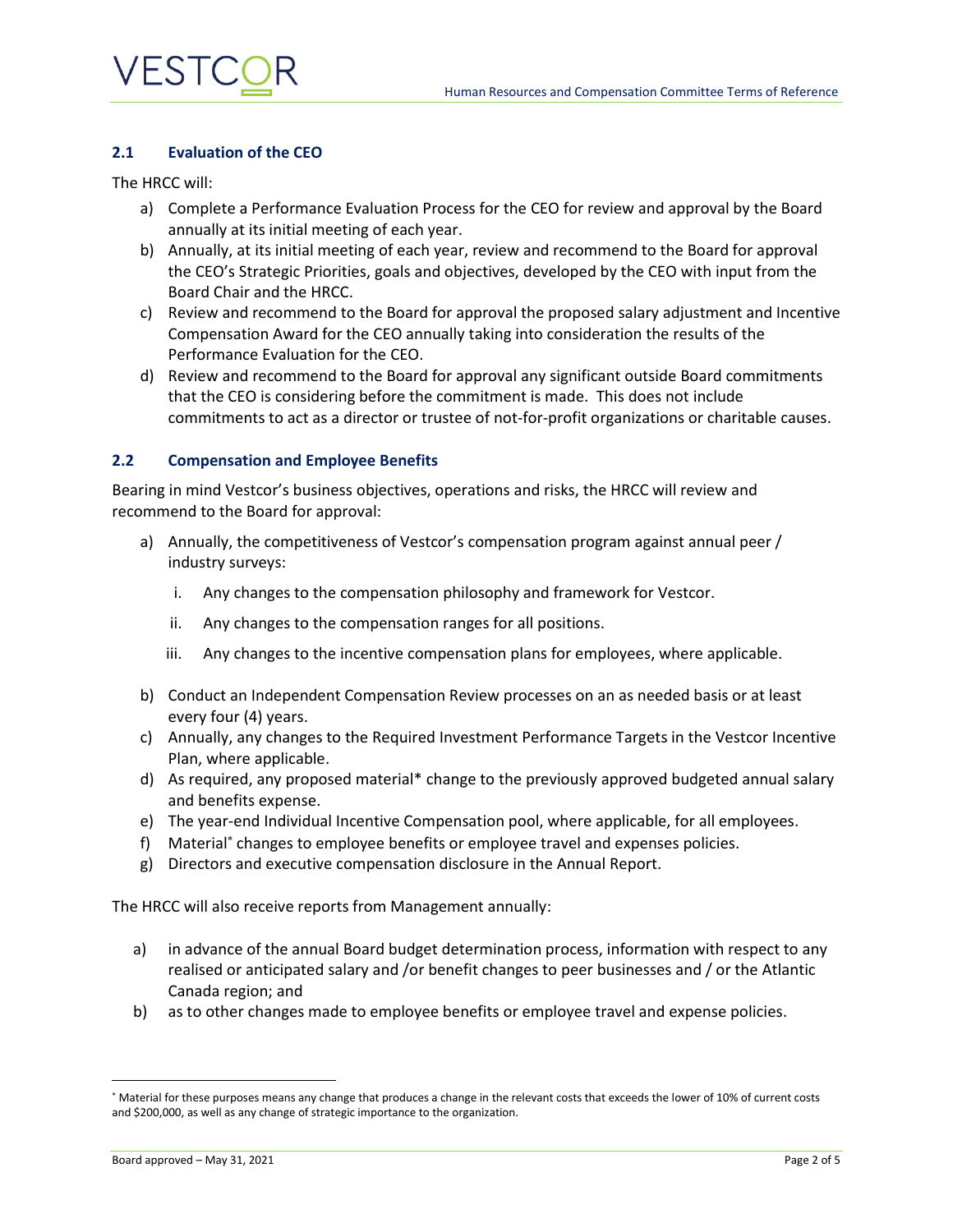## VESTC

#### **2.3 Severance**

The HRCC will review and recommend to the Board for approval all severance arrangements for Officers or members of Management reporting directly to the CEO.

## **2.4 Code of Business Conduct and Ethics**

The HRCC will investigate and recommend a resolution to the Board of any issues or concerns referred to it by the Governance Committee (as the point of entry for any complaints or concerns) arising from complaints under the Code of Business Conduct and Ethics that may relate to personnel matters or internal controls relating to human resources policies or benefits. Depending upon the nature of the complaint, the HRCC may also delegate the investigation and resolution of the complaint to Senior Management.

### **2.5 Organizational Structure**

The HRCC will review and recommend to the Board for approval, when warranted:

- a) Major changes in the organizational structure of Management
- b) Position descriptions for Senior Management (Vice-Presidents and above)
- c) Appointment of Officers (i.e., Chief Executive Officer, Chief Financial Officer, Chief Investment Officer, Chief Pension and Benefits Officer, Chief Compliance Officer, and Corporate Secretary).

## **2.6 Leadership Development and Succession**

The HRCC will, annually and before the CEO's discussion of those plans with the Board, review and recommend for approval to the Board the CEO's succession plans for Officers or members of Management, including emergency replacement plans, CEO recruitment guidelines, specific development plans and career planning for potential successors.

The HRCC will also review the CEO's succession plans for other "mission critical" positions within the organization.

### **2.7 Human Resources Planning and Policies**

The HRCC will:

- a) review and recommend to the Board for approval material<sup>\*</sup> changes to Human Resources Policies
- b) receive reports from Management annually as to other changes made to Human Resources Policies
- c) review and recommend to the Board for approval the annual report on the organization's long range human resources plans, strategies and policies in place to attract and retain talented employees including recruitment, training, performance management and related matters

### **2.8 Compliance Monitoring**

The HRCC will quarterly review a report from the CFO on Vestcor's performance and compliance under applicable employment legislation, including but not limited to employee safety.

Material for these purposes means any change that produces a change in the relevant costs that exceeds the lower of 10% of current costs and \$200,000, as well as any change of strategic importance to the organization.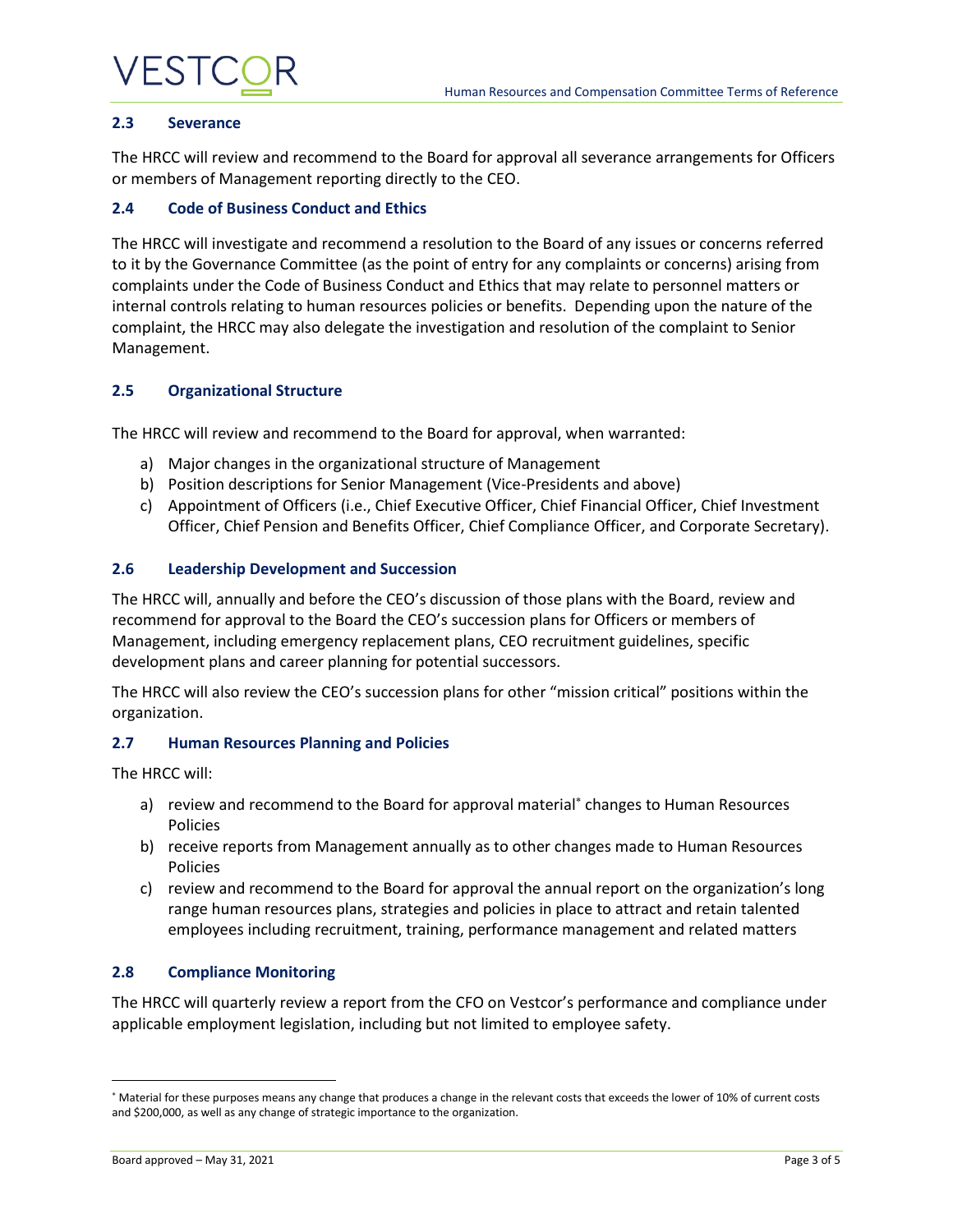# VESTC

### **2.9 Risk Management**

The HRCC will, through the standard Board reporting, review and discuss reports from Management providing oversight of Vestcor's risk management relating to the identification, evaluation, management and monitoring of risks relating to the organization's:

- leadership, performance and integrity of the CEO of Vestcor
- ability to attract and retain qualified and motivated people at all levels of the organization
- leadership development and succession
- credibility and reputation for prudence and sound business practices (in human resources matters)
- corporate culture that is aligned with the Corporate Vision, Mission and Values, as demonstrated through the results of the work environment / leadership survey and compliance with the Code of Ethics.

#### **2.10 Annual Committee Objectives**

- a) Annually, at the initial meeting for the year, review the HRCC accomplishments for the prior year;
- b) Annually in November, formulate annual objectives, that align with Vestcor's Strategic Plan, for the HRCC Committee's upcoming year; and

Regularly review progress against annual objectives.

#### **2.11 Other**

The HRCC will carry out such other duties as may be determined by the Board from time to time.

The HRCC may retain consultants to provide advice regarding compensation or human resources issues at Vestcor's expense.

The HRCC retains the opportunity to undertake exit interviews with the CEO or members of Management reporting directly to the CEO.

In coordination with the Governance Committee, the HRCC shall annually review and assess the adequacy of its mandate in relation to evolving best practices and quarterly, through a review of meeting evaluation survey results, evaluate its effectiveness in fulfilling its mandate.